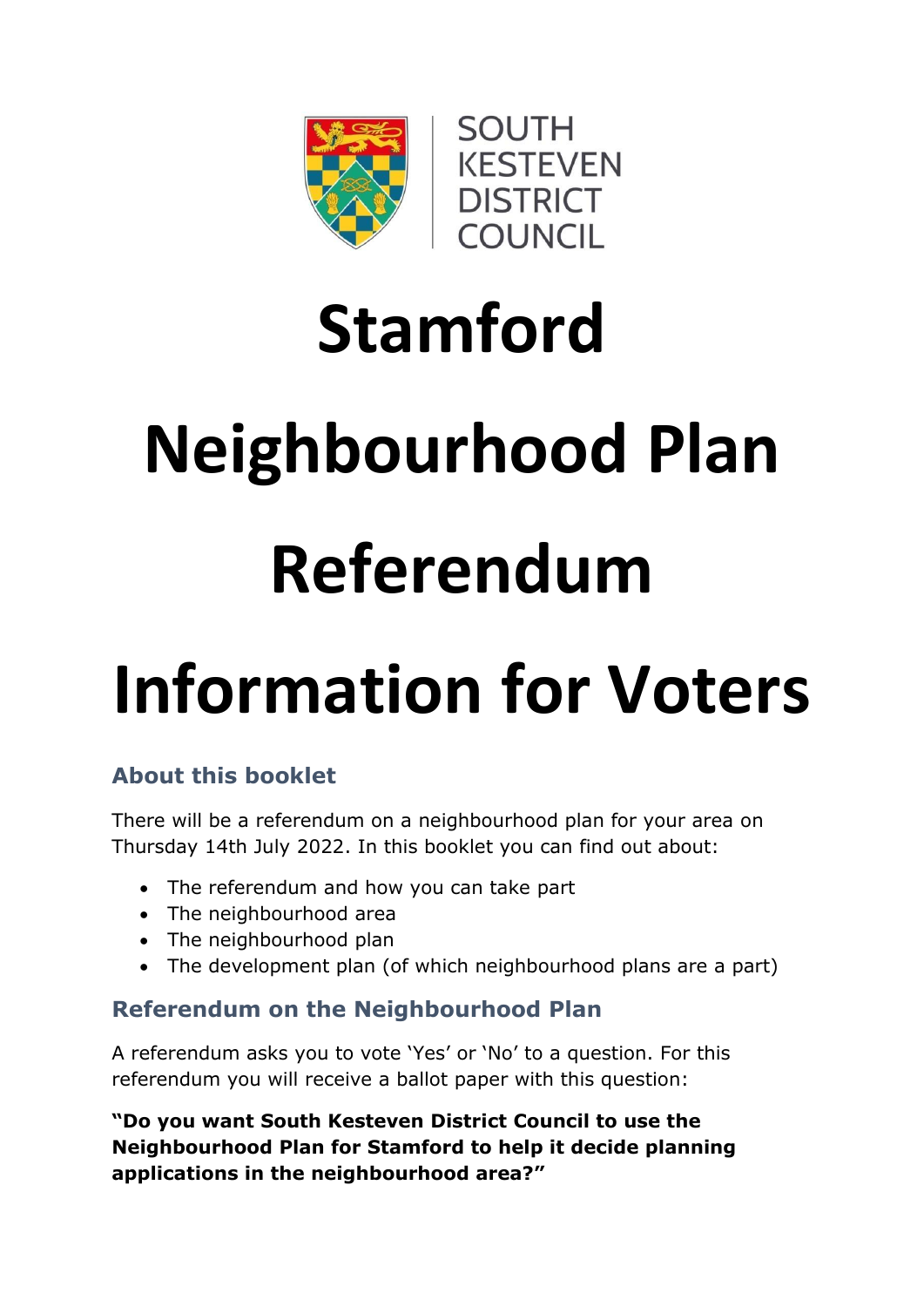# **How do I vote in the referendum?**

You show your choice by putting a cross (X) in the 'Yes' or 'No' box on your ballot paper. Put a cross in only **one** box or your vote will not be counted.

If more people vote 'Yes' than 'No' in this referendum, then South Kesteven District Council will use the Neighbourhood Plan to help it decide planning applications in the Stamford Parish area.

#### **The Neighbourhood Plan will then become part of the adopted South Kesteven District Council Local Plan.**

If more people vote 'No' than 'Yes', then planning applications will be decided without using the Neighbourhood Plan as part of the Development Plan for the local area.

# **What is Neighbourhood Planning?**

Neighbourhood planning aims to help local communities play a direct role in planning the areas in which they live and work.

A community can prepare a neighbourhood plan. This plan can show how the community wants land to be used and developed in its area.

# **What is a neighbourhood area?**

A neighbourhood area can cover single streets or large urban or rural areas.

The boundaries of a neighbourhood area are put forward by:

- Town or parish councils
- A neighbourhood forum (a group of at least 21 people in areas without town or parish councils)

#### **Who can prepare a Neighbourhood Plan?**

Neighbourhood plans are prepared by town or parish councils, or neighbourhood forums.

# **What is a Development Plan?**

In England, planning applications are determined by local planning authorities in accordance with the development plan.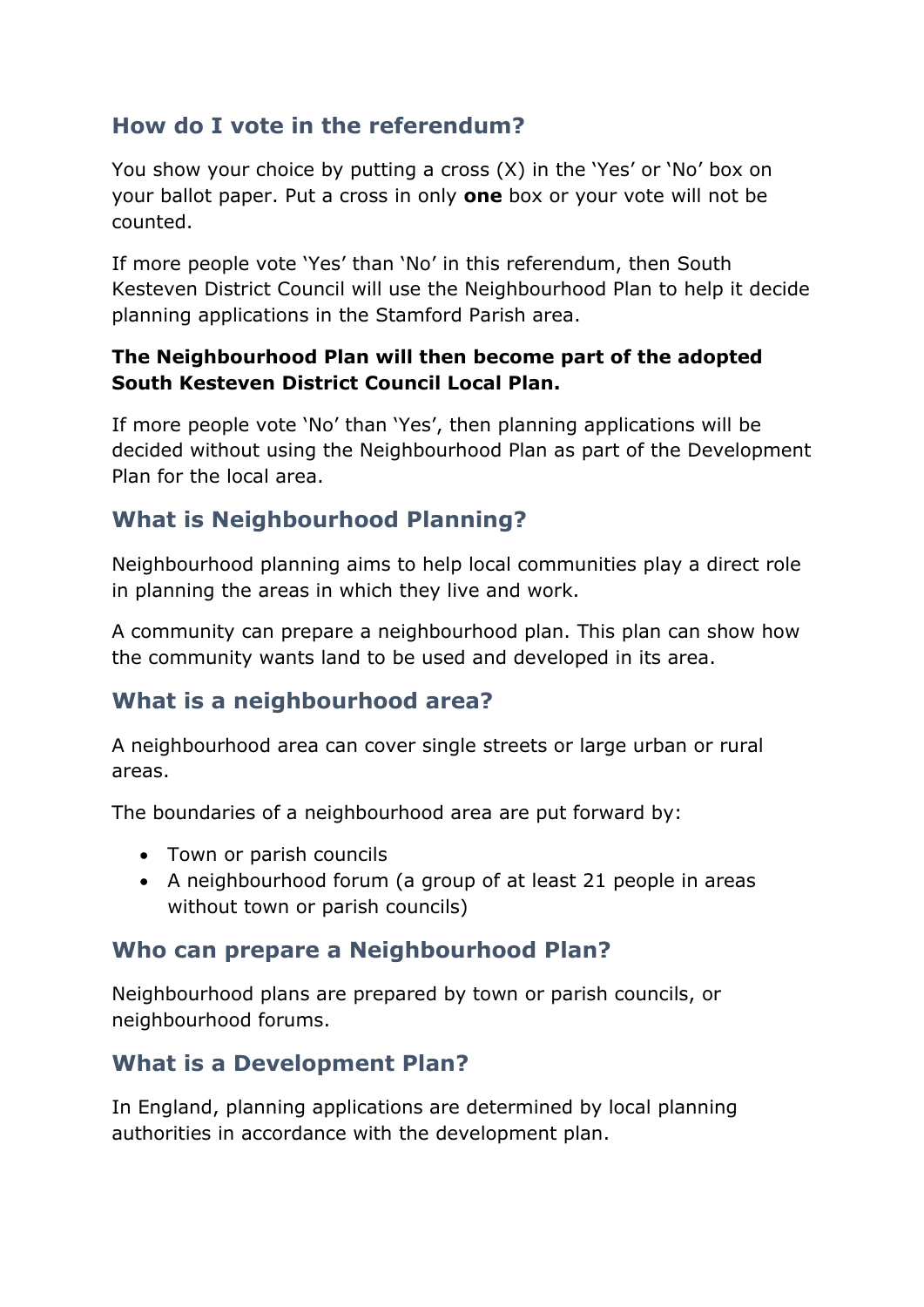A development plan is a set of documents that set out the policies for the development and use of land across the entire local authority area.

# **Neighbourhood Planning in the Parish of Stamford**

The Referendum area is identified on the map below as the parish area of Stamford and is identical to the area which has been designated as the Stamford Plan area.

#### **STAMFORD PARISH**



#### **Referendum expenses**

The Referendum expenses limit that will apply in relation to the Referendum is £3,285.05. The number of persons entitled to vote in the Referendum by reference to which that limit has been calculated is 15,645.

# **Specified documents**

A copy of the specified documents listed below, may be viewed on the neighbourhood planning page of the council's website at [www.southkesteven.gov.uk/stamfordplan](http://www.southkesteven.gov.uk/stamfordplan)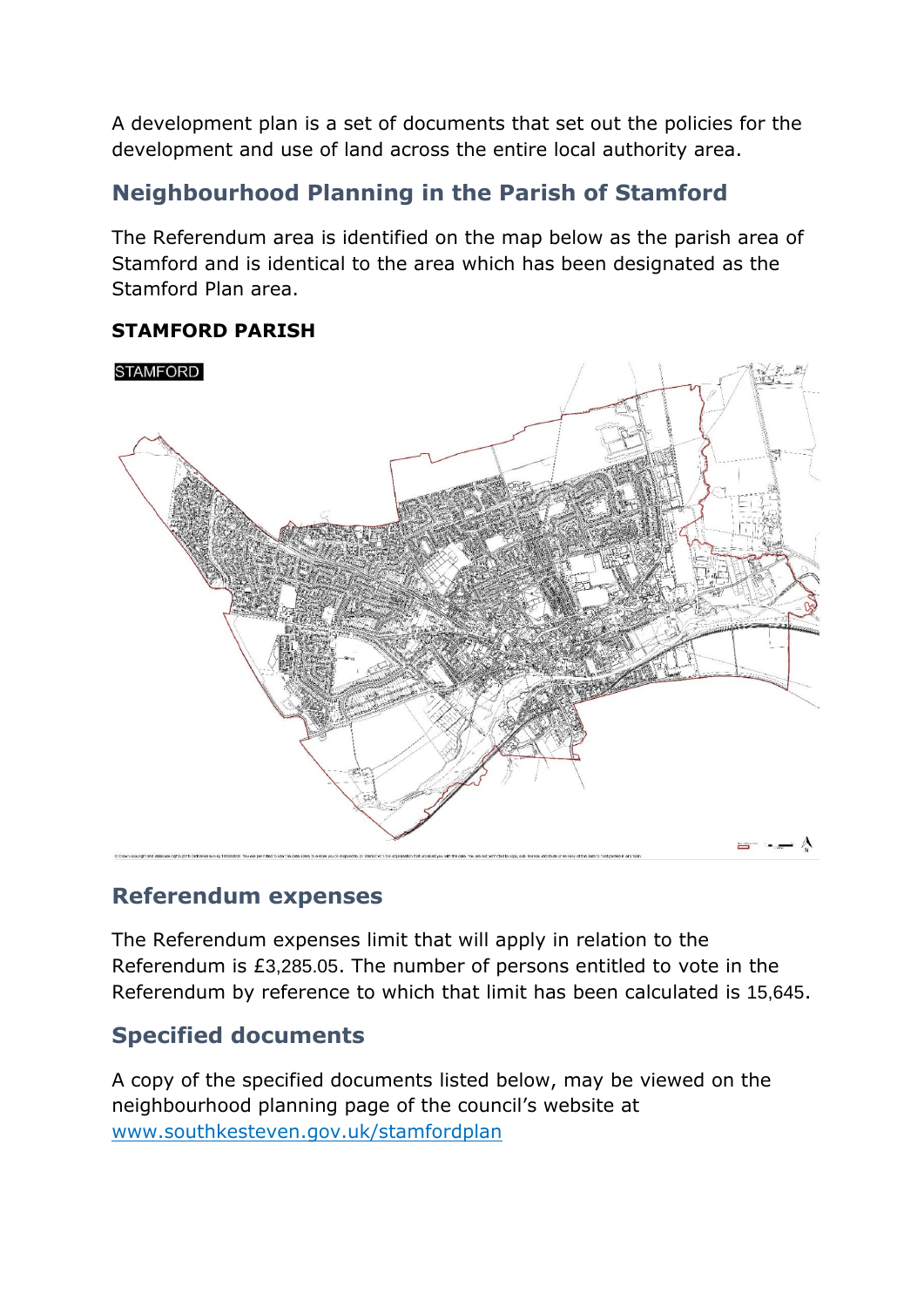Alternatively, you can contact the Planning Policy Team to request a hard copy of the documents:

Email: [planningpolicy@southkesteven.gov.uk](mailto:planningpolicy@southkesteven.gov.uk)

Telephone: 01476 406080

Address: Planning Policy, South Kesteven District Council Offices, St Peter's Hill, Grantham, NG31 6PZ

#### **The specified documents are:**

- The Stamford Neighbourhood Development Plan
- Report of the independent examiner
- Representations submitted to the independent examiner (redacted)
- Statement by the local planning authority that the draft plan meets the basic conditions and complies with the relevant legislation
- This information statement

### **Can I vote?**

You can vote in the referendum if you live in the parish of Stamford and:

- You are registered to vote in local council elections, and
- You are 18 years of age or over on 14th July 2022

You have to be registered to vote by midnight on **Tuesday 28th June 2022** to vote in the referendum. You can check if you are registered to vote by calling the elections team on **01476 406080**.

The referendum will be conducted in accordance with procedures which are similar to those used at local government elections.

# **Ways of voting**

There are three ways of voting:

#### **In person on Thursday 14th July 2022**

Most people vote in person at their local polling station. It is easy and a member of staff will always help if you are not sure what to do.

In the Stamford Parish area the polling stations are:

- **Bluecoat Children`s Centre, Green Lane, Stamford, PE9 1HE**
- **Malcolm Sargent Primary School, Empingham Road, Stamford PE9 2SR**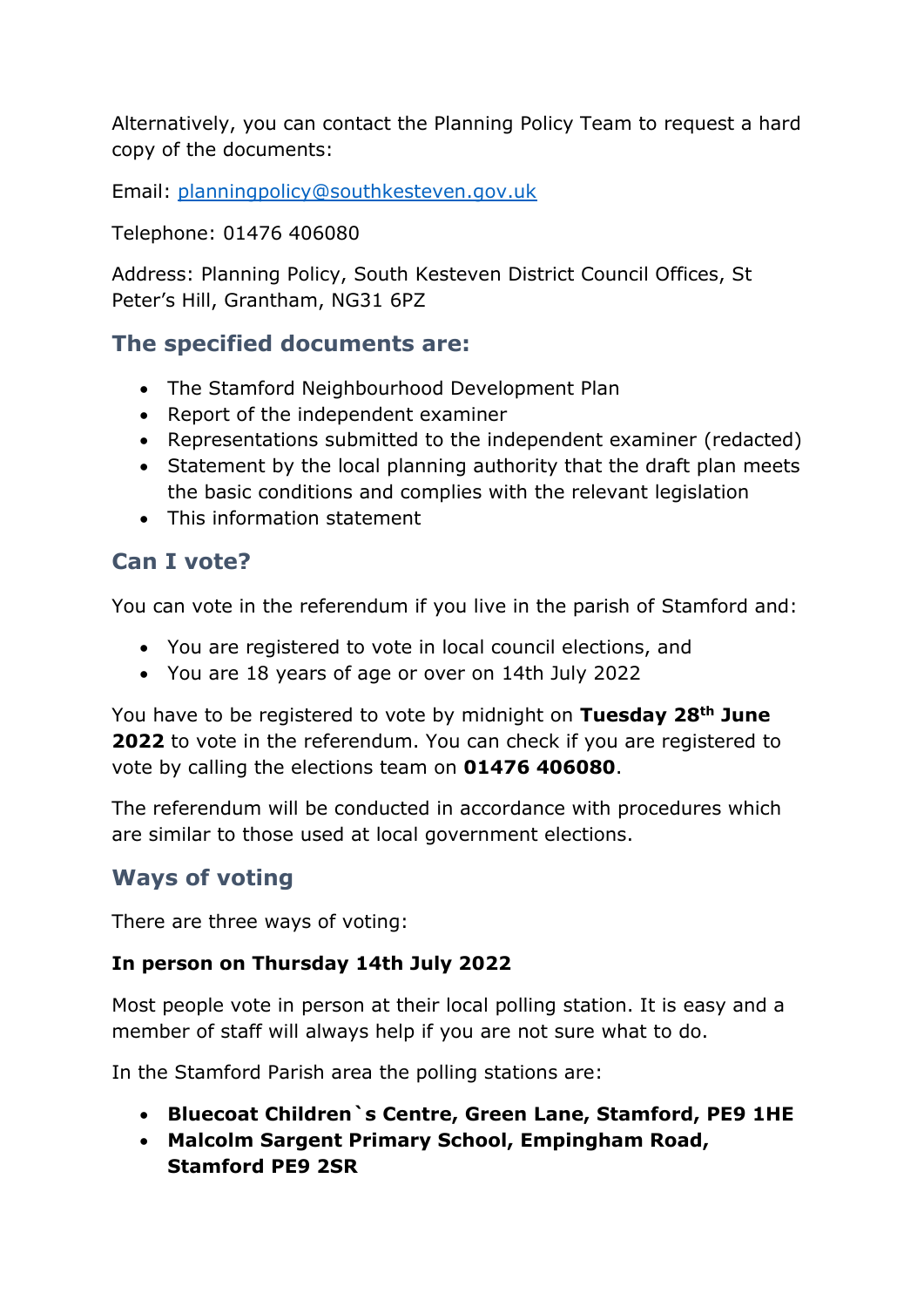- **Stamford Rugby Club, Hambleton Road, Stamford PE9 2RZ**
- **Stamford Free Church, Kesteven Road, Stamford PE9 1SU**
- **Essex Road Communal Room, Essex Road (Kings Road entrance), Stamford PE9 1LW**
- **Edmonds Close Communal Room, Edmonds Close, Stamford PE9 1XE**
- **Stamford Arts Centre, 27 St. Mary's Street PE9 2DL**
- **Clare Close Communal Room, Clare Close, Stamford PE9 2QA**

You will receive a poll card to advise you about the polling station.

- If you do not receive your poll card, you can contact Electoral Services on **01476 406080.** You can vote without your poll card as long as you are registered.
- Polling stations are open from 7am to 10pm.
- If you are not in the queue at the polling station by 10pm you won't be able to vote, so make sure you arrive in plenty of time.

#### **By post:**

- To vote by post, fill in an application form and send it to Electoral Services, **South Kesteven District Council, Council Offices, St. Peter's Hill, Grantham, Lincs NG31 6PZ** to arrive by **5pm on Wednesday 29th June 2022.** Alternatively you scan or take a photograph of your application form and email it to [elections@southkesteven.gov.uk.](mailto:elections@southkesteven.gov.uk)
- Ballot papers can be sent overseas, but you need to think about whether you will have time to receive and return your ballot papers by 14th July 2022.
- You should receive your postal vote one to two weeks before polling day. If it doesn't arrive in time, you can get a replacement up to 5pm on 14th July 2022.

Postal vote application forms are available from Electoral Services on **01476 406080** or for downloading at:

<https://www.electoralcommission.org.uk/i-am-a/voter/apply-vote-post>

#### **By proxy:**

- If you can't go to the polling station and don't wish to vote by post, you may be able to vote by proxy. This means allowing somebody you trust to vote on your behalf.
- To vote by proxy, fill in an application form and send it to **Electoral Services, South Kesteven District Council, Council Offices, St.**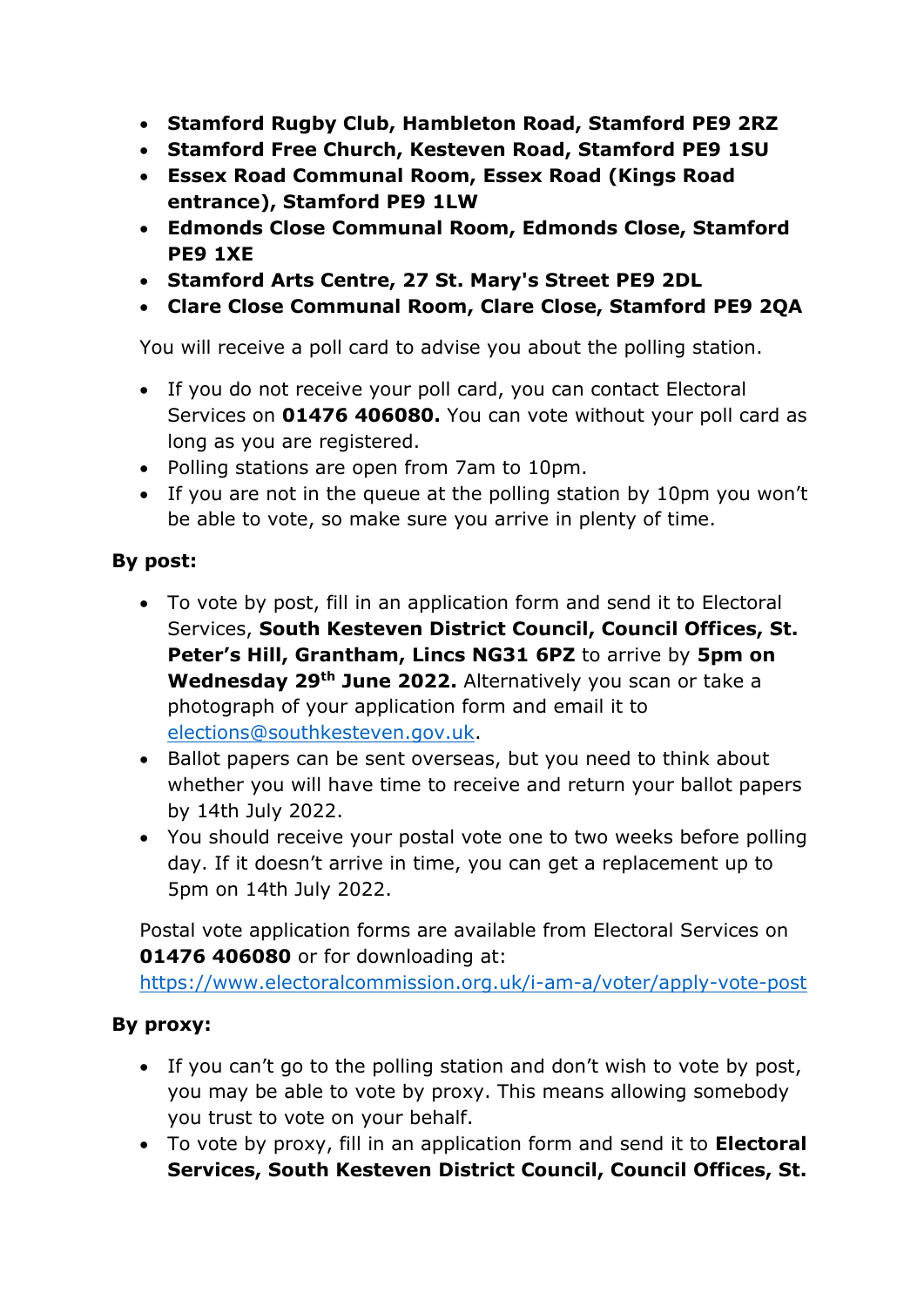**Peter's Hill, Grantham, Lincs NG31 6PZ** to arrive by **5pm on Wednesday 6th July 2022.** Alternatively you scan or take a photograph of your application form and email it to [elections@southkesteven.gov.uk.](mailto:elections@southkesteven.gov.uk)

- When you apply for a proxy vote you must say why you cannot vote in person.
- Anyone can be your proxy as long as they are eligible and registered to vote and are willing to vote on your behalf. You will have to tell them how you want to vote.

Proxy vote application forms are available from Electoral Services on **01476 406080** or for downloading at:

<https://www.electoralcommission.org.uk/i-am-a/voter/apply-vote-proxy>

# **Am I registered to vote?**

- If you're not registered, you won't be able to vote.
- If you are not sure if you are registered, you can contact the elections team on 01476 406080.
- If you are not on the electoral register, you will need to either register online at [www.gov.uk/register-to-vote](http://www.gov.uk/register-to-vote) or complete a voter registration form and send it to **Electoral Services**, **South Kesteven District Council, Council Offices, St. Peter's Hill, Grantham, Lincs NG31 6PZ.**
- The deadline for registering to vote at this referendum is **Midnight on Tuesday 28th June 2022.**

Registration forms are available from Electoral Services on 01476 406080 or applications can be submitted online at: [www.gov.uk/register-to-vote](http://www.gov.uk/register-to-vote)

# **How to find out more**

Further general information on neighbourhood planning is available on the following websites [www.gov.uk/neighbourhood-planning](http://www.gov.uk/neighbourhood-planning)

You can find the specified documents and a copy of this information statement and the decision statement, on the council's website at: [www.southkesteven.gov.uk/stamfordplan](http://www.southkesteven.gov.uk/stamfordplan)

Information about the Stamford Plan is also available on the Stamford Neighbourhood Plan website at:

[www.southkesteven.gov.uk/stamfordplan](http://www.southkesteven.gov.uk/stamfordplan)